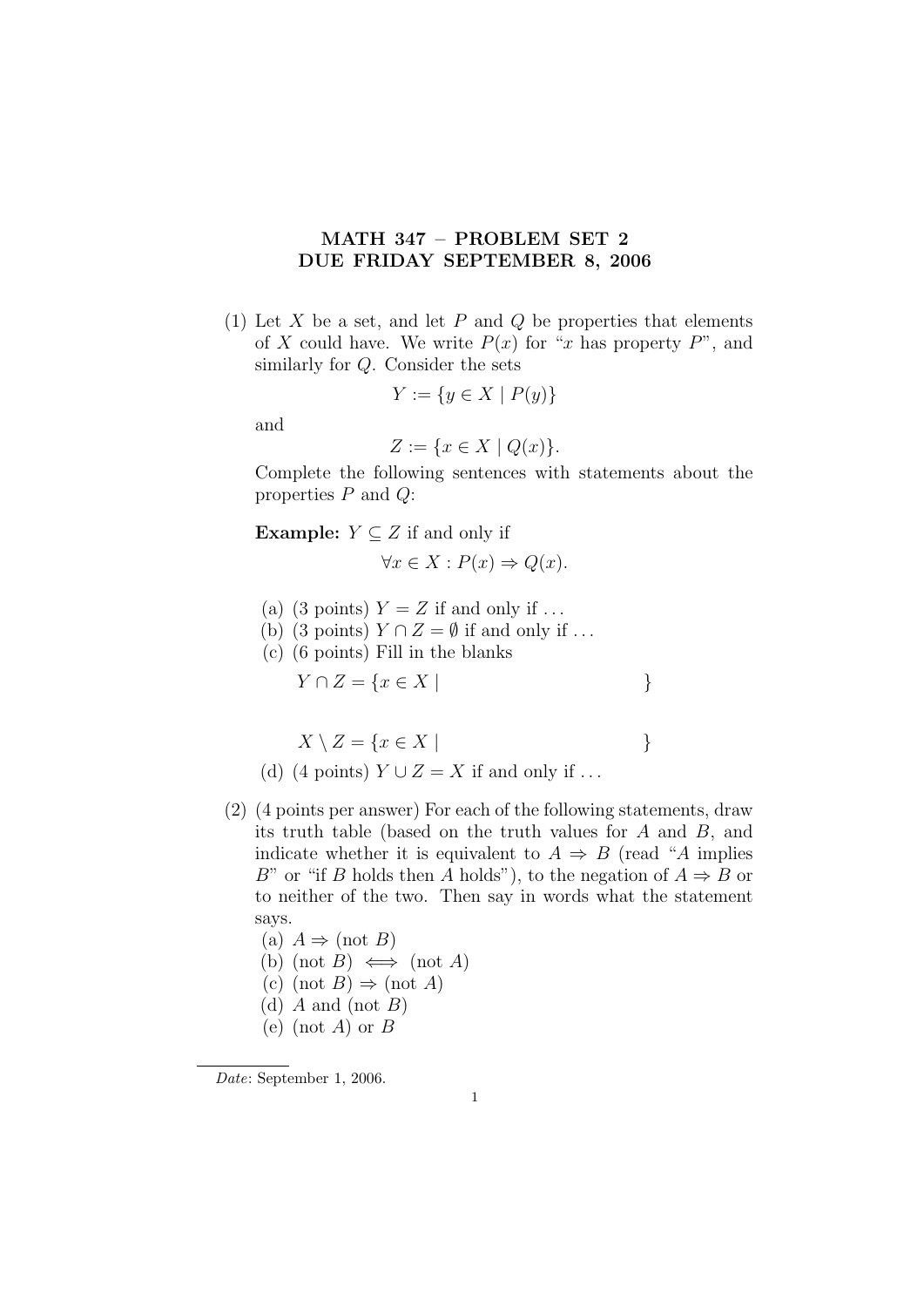- (3) (20 points) Write truth tables, based on the possible truth values of three statements  $A, B$  and  $C$ , for the following statements. Which of them are equivalent to each other?
	- (a)  $A \vee (B \wedge C)$
	- (b)  $A \wedge (B \wedge C)$
	- (c)  $(A \wedge B) \wedge C$
	- (d)  $A \wedge (B \vee C)$ (e)  $(A \vee B) \wedge C$
	- (f)  $(A \wedge B) \vee (A \wedge C)$
	- $(g)$   $(A \vee B) \wedge (A \vee C)$
	- (h) (not  $A$ )  $\vee$   $B$
	- (i) not  $(A \wedge B)$
- (4) Negate the following statements:  $(X, Y, Y)$  and  $Z$  are sets,  $P$  and Q are properties.)
	- (a) (2 points) Lisa is old and happy.
	- (b) (4 points) Every day in the last three years, at 3 pm, his grandfather was drinking coffee or reading the newspaper.
	- (c) (4 points)  $\forall x \in X : \forall y \in Y \mid P(x, y) : \exists z \in Z : Q(y, z)$
	- (d) (6 points) I have a little sister each of whose roommates has at least one red bicycle.
	- (e) (2 points) All the heaters in Altgeld are not working properly.
	- (f) (4 points)  $\exists y \in Y : \forall x \in X \mid Q(x) : P(x, y)$ .
	- (g) (4 points) There exists a key which can open all blue doors in the house.
	- (h)  $(8 \text{ points})$  Let L and P be sets, and let

 $R \subseteq \{(l, p) \mid l \in L \text{ and } p \in P\}.$ 

be a subset of the set of all pairs  $(l, p)$  such that l is an element of  $L$  and  $p$  is an element of  $P$ . We call the elements of  $L$  "lines" and the elements of  $P$  "points". We say that a point p lies on the line l if  $(l, p) \in R$  and that p does not lie on l if  $(l, p)$  is not an element of R. We further say that the two lines  $l$  and  $l'$  intersect in the point  $q$  if  $q$  lies on  $l$ and  $q$  lies on  $l'$ .

Write down a formula (with quantifiers like "∀" or "∃", etc.) for the following statement (called "parallel axiom"): For every line l it is true that for every point p which is not on  $l$ , there exists exactly one line  $l'$  through p such that l and l' do not intersect.